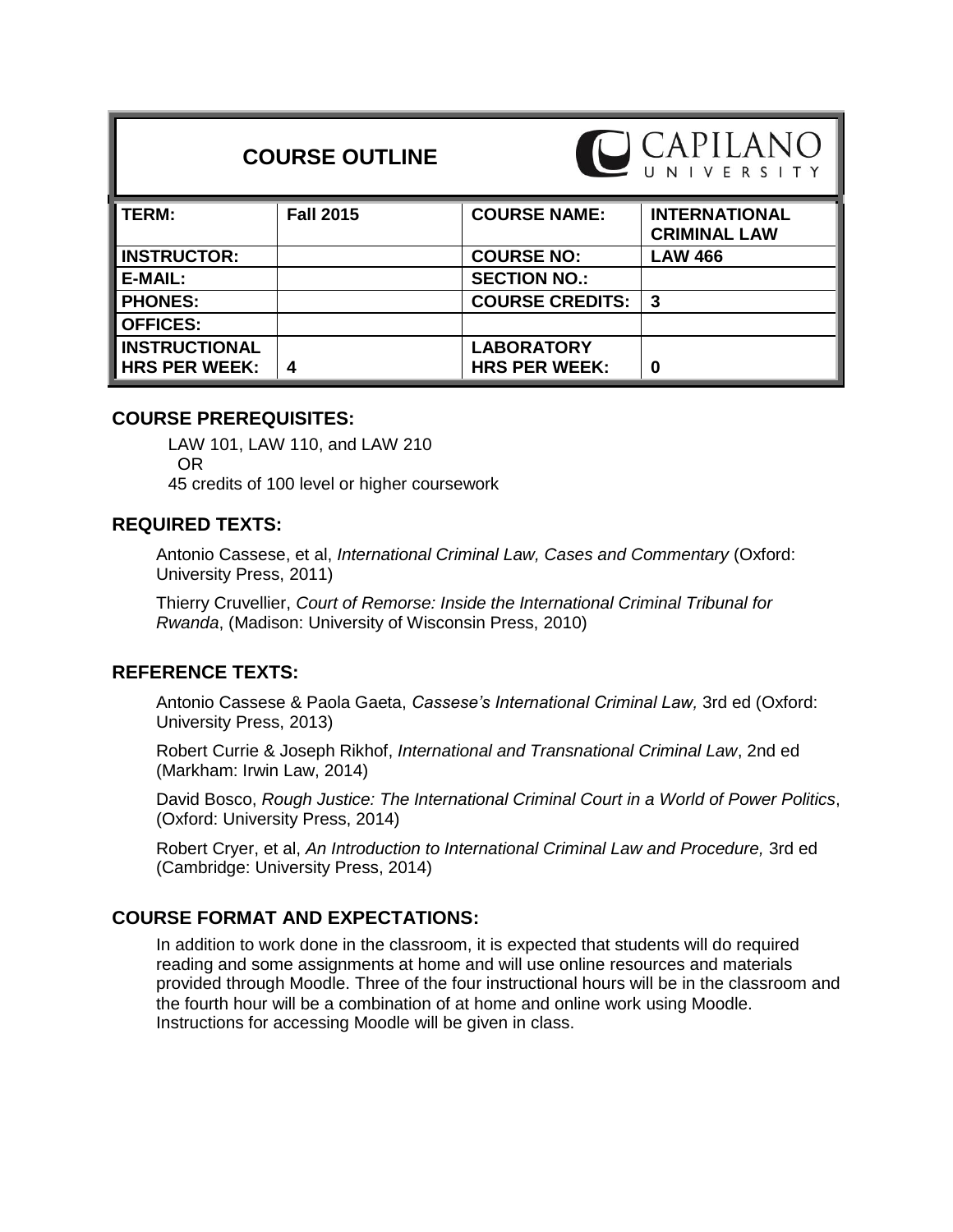# **COURSE OUTCOMES:**

### **General Outcomes:**

The course will focus on the major crimes that have been made subject to international investigation and enforcement. Students will gain a thorough knowledge of ongoing challenges facing the International Criminal Court and domestic courts in investigating, prosecuting and punishing transnational criminal activities.

## **Specific Student Learning Outcomes:**

For students to demonstrate the ability to:

- a) effectively describe and explain the principles of international criminal law, including those relating to:
	- $\bullet$  the rule of law,
	- substantive justice, and
	- domestic enforcement.
- b) analyse and apply statutory rules, legal principles and domestic practices in the prosecution of international crimes, including:
	- war crimes, crimes against humanity and genocide,
	- terrorism and state-sponsored crimes,
	- piracy and the law on criminal conspiracy,
	- the practice of the International Criminal Court; and
	- the laws relating to failed states.

| <b>ABILITIES</b>                                               |                                                                                                                                                                      | <b>LEVELS</b>     |
|----------------------------------------------------------------|----------------------------------------------------------------------------------------------------------------------------------------------------------------------|-------------------|
|                                                                | C1 Effectively describe and explain the relevant criminal law<br><b>COMMUNICATION</b> principles, statutory rules and exceptions                                     | $1 \rightarrow 6$ |
|                                                                | C2 Prepare written and oral analyses of problems and cases                                                                                                           | $1 \rightarrow 6$ |
|                                                                | A1 Research the historical case law and the resulting rules,<br>principles and exceptions                                                                            | $1 \rightarrow 6$ |
| <b>ANALYSIS AND</b>                                            | DECISION MAKING A2 Apply the national and international criminal laws to the<br>unique factual situations facing nations and regions today                           | $1 \rightarrow 6$ |
| <b>SOCIAL</b><br><b>INTERACTION</b>                            | S1 Work in study groups to analyse and understand historical<br>cases and the relevant legal principles, criminal law practises and<br>exceptions that apply to them | $1 \rightarrow 5$ |
| <b>CITIZENSHIP</b><br><b>AND GLOBAL</b><br><b>PERSPECTIVES</b> | <b>G1</b> Discuss current events relating to international criminal law on<br>national and international contexts                                                    | 1 $\rightarrow$ 3 |

# **EVALUATION PROFILE:**

|                      | <b>Assessment</b> |         | <b>CAPabilities Assessed</b> |        |    |    |  |
|----------------------|-------------------|---------|------------------------------|--------|----|----|--|
| <b>Method</b>        | %                 | Ind/Grp |                              |        |    | G  |  |
| <b>Midterm</b>       | 30%               |         | C1, C2                       | A2     |    |    |  |
| <b>Final Exam</b>    | 30%               |         | C1, C2                       | A2     |    |    |  |
| <b>Group Project</b> | 20%               |         | C1, C2                       | A1, A2 | S1 | G1 |  |
| Research             | 20%               |         | C1, C2                       | A1, A2 | S1 | G1 |  |
| Paper                |                   |         |                              |        |    |    |  |
| <b>TOTAL</b>         | 100%              |         |                              |        |    |    |  |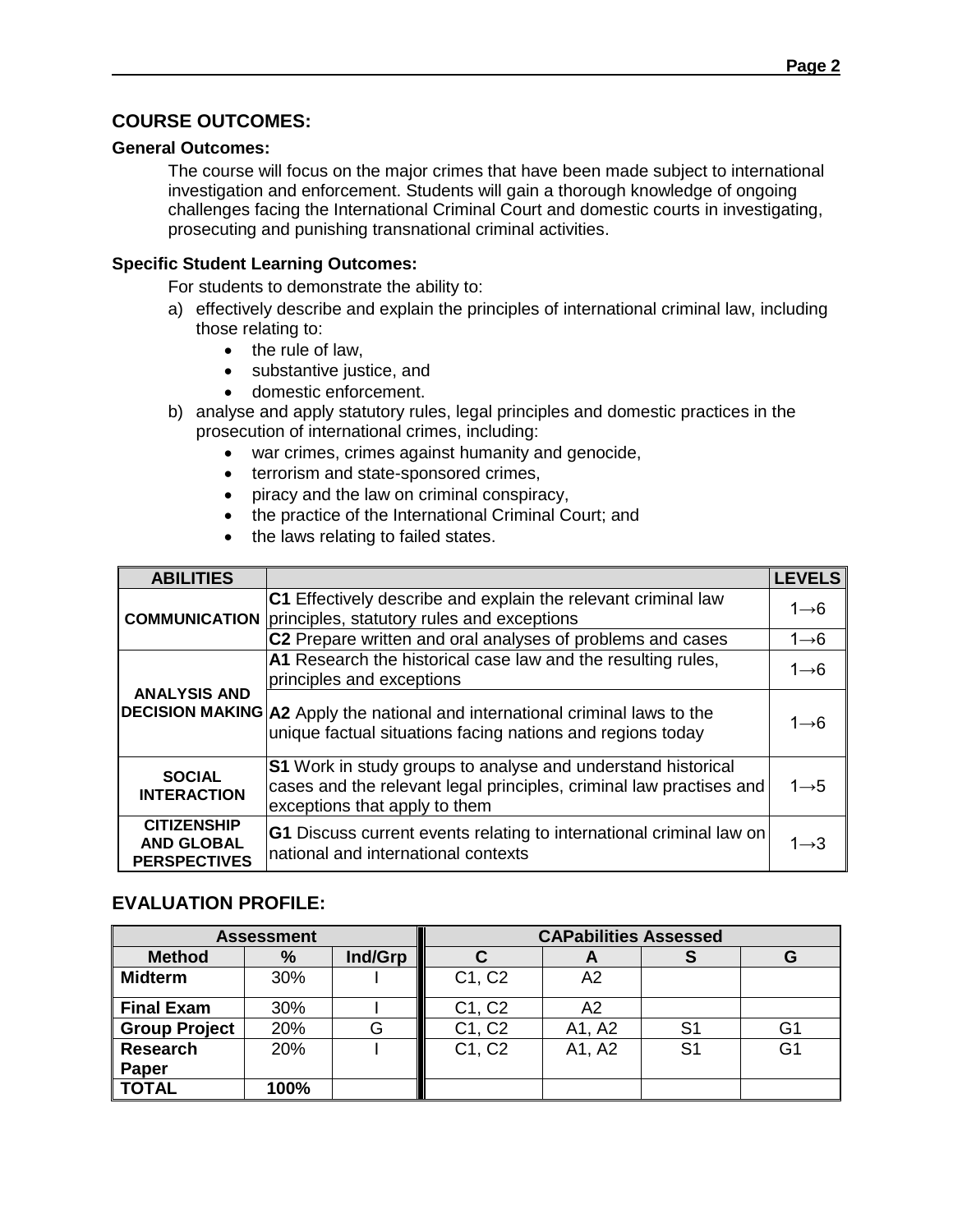# **COURSE CONTENT/SCHEDULE:**

|                | <b>WEEKLY COURSE CONTENT</b>                                                                                                                                                                                                                                                                                                                                                     |  |  |  |  |
|----------------|----------------------------------------------------------------------------------------------------------------------------------------------------------------------------------------------------------------------------------------------------------------------------------------------------------------------------------------------------------------------------------|--|--|--|--|
| <b>WEEK</b>    | <b>CONTENT</b>                                                                                                                                                                                                                                                                                                                                                                   |  |  |  |  |
|                | <b>PART I - INTERNATIONAL VS DOMESTIC LAW</b>                                                                                                                                                                                                                                                                                                                                    |  |  |  |  |
| 1              | THE PLACE OF INTERNATIONAL LAW<br>In these introductory lectures, students will look at the place of the criminal law<br>within international law, the sources of jurisdiction over cross-boundary crimes,<br>and the core principles that have guided international criminal law prosecutions.                                                                                  |  |  |  |  |
|                | <b>Required Readings:</b><br>Cassese & others, ICL Cases, pp 53-59, 76-84 and 99-103:<br>Goering, et al (1946); US v Araki (1948); Eichmann v AG (1962); R v Bartle, ex<br>parte Pinochet (1999); Prosecutor v Tadic (1995); Re: Karadzic (2009)<br>Cruvellier, Prologue and Chapter 1.                                                                                          |  |  |  |  |
| $\overline{2}$ | <b>NATIONAL SECURITY LAW 1 - NORTH AMERICA</b><br>Domestic security laws and criminal laws against transnational crimes and<br>terrorism concern Canada, the United States and Mexico. These lectures focus<br>students on the investigation and enforcement of cross-border criminal laws.<br><b>Required Readings:</b>                                                         |  |  |  |  |
|                | Instructor's commentary on statutory provisions<br>Cruvellier, Chapters 2 and 3.                                                                                                                                                                                                                                                                                                 |  |  |  |  |
| $\overline{3}$ | <b>NATIONAL SECURITY LAW 2 - ASIA and EUROPE</b><br>Two vastly different legal challenges face Asia and Europe. In Asia, transnational<br>and state-sponsored crime is a major focus, with no regional enforcement<br>mechanisms. Europe, home of the International Criminal Court, has suffered from<br>regional wars and attacks on and displacements of civilian populations. |  |  |  |  |
|                | <b>Required Readings:</b><br>Cassese & others, ICL Cases, pp. 104-110: Re: Detention of leng Sary (2008)<br>Additional case materials on piracy; kidnapping and state-sponsored crime.                                                                                                                                                                                           |  |  |  |  |
|                | <b>PART II - CORE CRIMES</b>                                                                                                                                                                                                                                                                                                                                                     |  |  |  |  |
| 4              | <b>CRIMES AGAINST HUMANITY</b><br>These lectures focus on the process of international criminal prosecutions that<br>began with the Nuremberg trials for crimes against the Jewish people.                                                                                                                                                                                       |  |  |  |  |
|                | Required Readings:<br>Cassese & others, ICL Cases, pp. 154-165, 174-175 and 188-193:<br>Goering, et al (1946); Altstoetter, et al (1947); Barbie Case (1985); Nahimana, et<br>al (the Media Case) (2007).<br>Cruvellier, Chapters 4 to 6.                                                                                                                                        |  |  |  |  |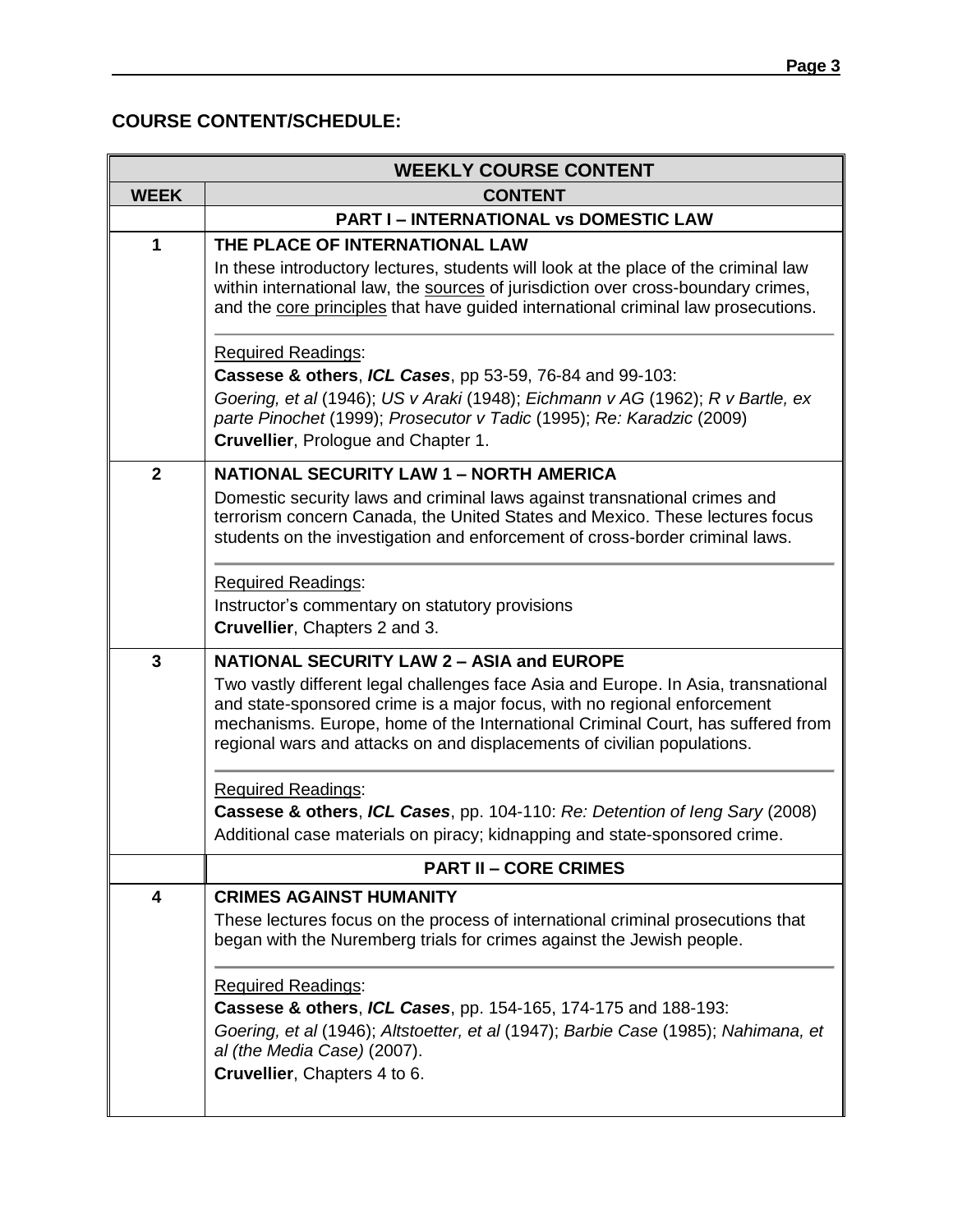|                | <b>WEEKLY COURSE CONTENT</b>                                                                                                                                                                                                                                                                                                          |  |  |  |  |  |
|----------------|---------------------------------------------------------------------------------------------------------------------------------------------------------------------------------------------------------------------------------------------------------------------------------------------------------------------------------------|--|--|--|--|--|
| <b>WEEK</b>    | <b>CONTENT</b>                                                                                                                                                                                                                                                                                                                        |  |  |  |  |  |
| 5              | <b>WAR CRIMES</b><br>These lectures address what constitutes a war crime in the context of historical<br>and contemporary conflicts, and addresses the consequences of individual and<br>collective actions taken against civilian populations.                                                                                       |  |  |  |  |  |
|                | <b>Required Readings:</b><br>Cassese & others, ICL Cases, pp 117-152:<br>Rockling, et al (1949); Enigster (1952); Shimoda, et al v The State (1963); US v<br>Calley (1973); Prosecutor v Galic (2003).<br>Cruvellier, Chapters 7 and 8.                                                                                               |  |  |  |  |  |
| 6              | <b>GENOCIDE and TORTURE</b><br>The definition of what constitutes genocide as a criminal act has been<br>controversial; as has what constitutes torture as a criminal act. These lectures<br>examine judicial decisions and comment on these two troubling areas.                                                                     |  |  |  |  |  |
|                | <b>Required Readings:</b><br>Cassese & others, ICL Cases, pp 201-213, 223-226, 256-261, and 271-283:<br>Prosecutor v Akeyesu (1998); Prosecutor v. Krstic (2001); Prosecutor v Jelisic<br>(1999); Prosecutor v. Brdanin (2007); Re: Legality of Interrogation Methods<br>(1999); Dashner and E case.<br>Cruvellier, Chapters 9 to 11. |  |  |  |  |  |
| $\overline{7}$ | <b>MID-TERM WEEK</b>                                                                                                                                                                                                                                                                                                                  |  |  |  |  |  |
|                | <b>PART III - CROSS-BOUNDARY CRIMES</b>                                                                                                                                                                                                                                                                                               |  |  |  |  |  |
| 8              | <b>TERRORISM</b><br>The use of law to address criminal acts of political violence has been a major<br>focus of many national governments. These lectures examine the approaches<br>and challenges of domestic and international law enforcement of these laws.                                                                        |  |  |  |  |  |
|                | <b>Required Readings:</b><br>Cassese & others, ICL Cases, pp. 286-311:<br>In re Dany Chamoun, et al (1995); US v Fawaz Unis (1991); Hamdan v Rumsfeld<br>(2006); Bouyahia Maher Ben Abdelaziz, et al (2007).<br>Anti-Terrorist statutes posted on Moodle                                                                              |  |  |  |  |  |
| 9              | <b>STATE-SPONSORED CRIME</b><br>There is no end to criminal imagination, or as we see in these lectures; the perfidy<br>of national governments acting against other nations and their citizens.                                                                                                                                      |  |  |  |  |  |
|                | <b>Required Readings:</b><br>Cassese & others, ICL Cases, pp. 312-321.<br>Materials on: Korean Air flight 858, "The Tears of My Soul."<br>Article: "Targeted Assassinations in International Criminal Law".                                                                                                                           |  |  |  |  |  |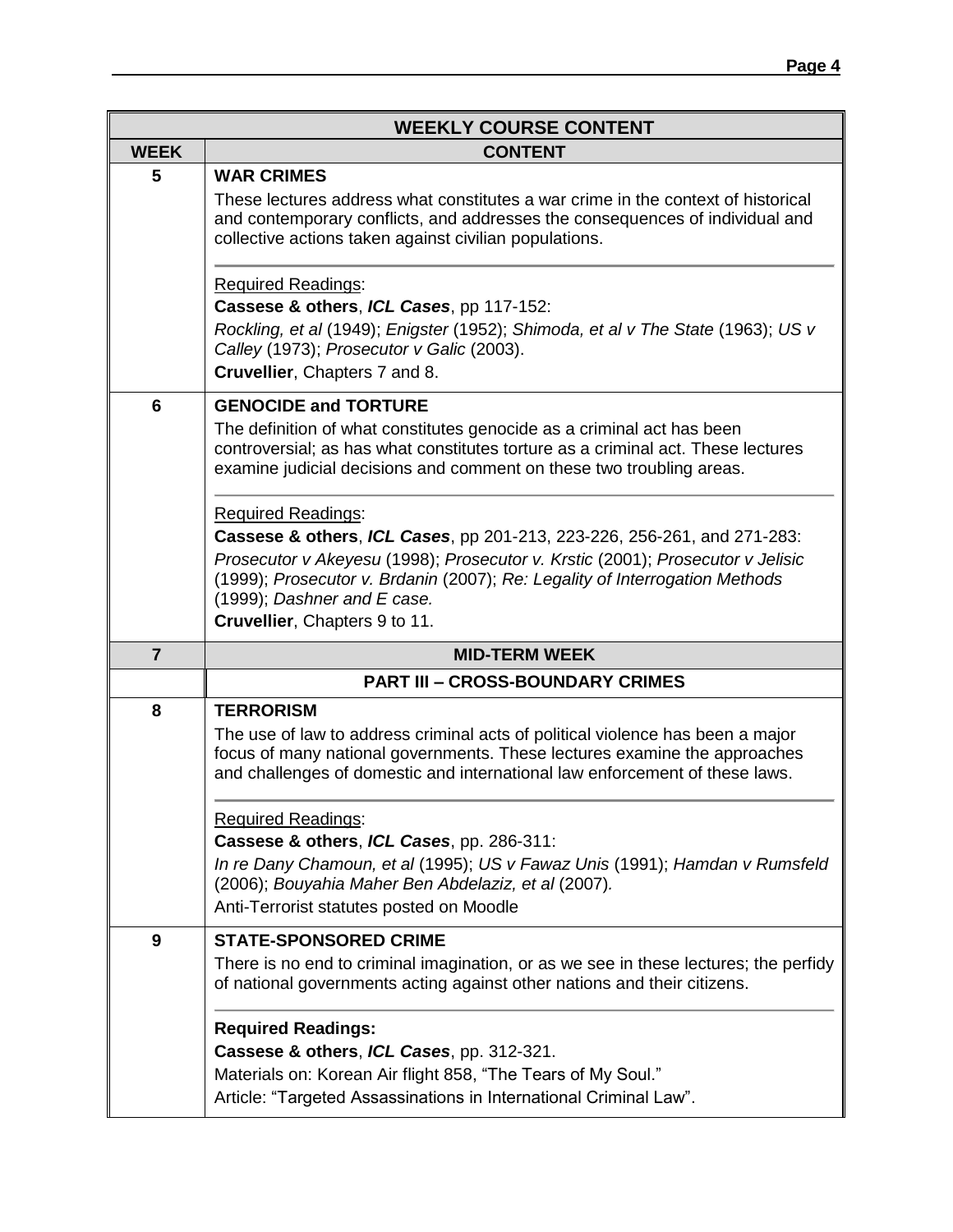|             | <b>WEEKLY COURSE CONTENT</b>                                                                                                                                                                                                                                                                                                                                                |  |  |  |  |  |
|-------------|-----------------------------------------------------------------------------------------------------------------------------------------------------------------------------------------------------------------------------------------------------------------------------------------------------------------------------------------------------------------------------|--|--|--|--|--|
| <b>WEEK</b> | <b>CONTENT</b>                                                                                                                                                                                                                                                                                                                                                              |  |  |  |  |  |
|             | <b>PART IV - INTERNATIONAL JUSTICE</b>                                                                                                                                                                                                                                                                                                                                      |  |  |  |  |  |
| 10          | <b>ENFORCEMENT INSTITUTIONS</b><br>International criminal law enforcement at the International Criminal Court poses a<br>direct challenge to the sovereignty of nation states. Domestic tribunals continue to<br>be used to prosecute transnational crimes. Both approaches are examined here.                                                                              |  |  |  |  |  |
|             | <b>Required Readings:</b><br>Cruvellier, Chapters 12 to 14.<br>Framework: Cassese's Int'l Criminal Law: International and National Jurisdiction                                                                                                                                                                                                                             |  |  |  |  |  |
| 11          | <b>PARTIES TO INTERNATIONAL CRIMES</b><br>Both groups and individuals are responsible for the planning and carrying out of<br>transnational crimes. These lectures look at how their individual or group actions<br>are assessed and adjudicated; actons that include the planning, ordering,<br>committing, and aiding of joint or individual criminal enterprises.        |  |  |  |  |  |
|             | <b>Required Readings:</b><br>Cassese & others, ICL Cases, pp. 323-331, 363-371, 381-387, 412-414, and<br>431-436:<br>US v. Potter (1968); Gacumbitsi Appeal (2006); Prosecutor v. Kordic & Cerkez<br>(2004); Prosecutor v. Milosevic (2009); Court-Martial of Gen. JH Smith (1903); H<br>& H Deportation case (1948); Ministries case (1949); Prosecutor v. Bikindi (2008). |  |  |  |  |  |
| 12          | <b>DEFENCES TO INTERNATIONAL CRIMES</b><br>These lectures examine both traditional criminal defences and innovative ones;<br>both kinds examined within the framework of transnational crimes prosecuted in<br>either an international or domestic criminal tribunal.                                                                                                       |  |  |  |  |  |
|             | <b>Required Readings:</b><br>Cassese & others, ICL Cases, pp. 461-475, 491-499, 500-501:<br>Weiss & Mundo (1945); Dithmar & Boldt (1921); Kappler, et al (1948); Mahmud,<br>et al v Mil Adv (1989); Einsatzgruppen case (1948); US v Flick (1947); Gestapo<br>case (1952); Eichmann v AG (1962); Touvier case (1993); Schwartz (1971).<br>Cruvellier, Chapters 15 to 17.    |  |  |  |  |  |
|             | <b>PART V - SPECIAL LECTURES</b>                                                                                                                                                                                                                                                                                                                                            |  |  |  |  |  |
| 13          | <b>EMERGING CHALLENGES - "FAILED STATES"</b><br>The final lectures in the course will focus on a contemporary topic in the area of<br>international criminal law; such as the status of "failed" or transitional states.                                                                                                                                                    |  |  |  |  |  |
|             | <b>Required Readings:</b><br>Lecturer's materials will be posted in advance on Moodle.                                                                                                                                                                                                                                                                                      |  |  |  |  |  |
| $14 - 15$   | <b>FINAL EXAM PERIOD</b>                                                                                                                                                                                                                                                                                                                                                    |  |  |  |  |  |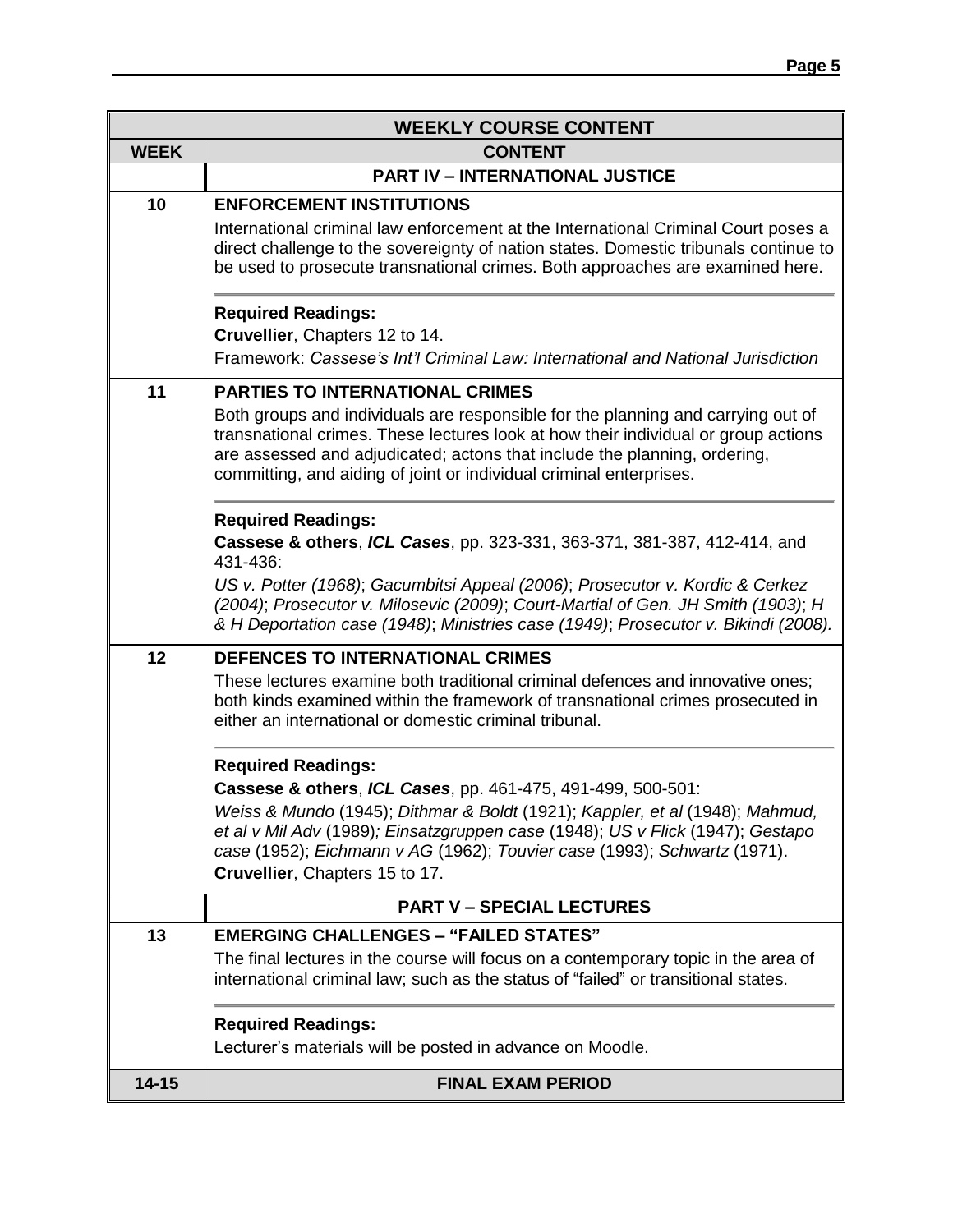## **UNIVERSITY POLICIES AND EMERGENCY PROCEDURES**

Capilano University has policies on Academic Appeals (including appeal of final grades), Student Conduct, Cheating and Plagiarism, Academic Probation and other educational issues. These and other policies are available on the University website.

Emergency Procedures are posted in every classroom. Students are directed to review these.

# **FACULTY OF BUSINESS & PROFESSIONAL STUDIES POLICIES**

In addition to the policies of the University, the Faculty of Business & Professional Studies has the following policies governing the management of our classes and curriculum.

#### **Attendance**

Regular attendance and punctuality are both essential and expected due to the nature and format of the course materials.

#### **Cheating and Plagiarism**

Cheating is an act of deceit, fraud, distortion of the truth, or improper use of another person's effort to obtain an academic advantage. Cheating includes permitting another person to use one's work as his or her own. Plagiarism is the presentation of another person's work or ideas as if they were one's own. Plagiarism is both dishonest and a rejection of the principles of scholarship. Information about how to avoid plagiarism by proper documentation of sources is available in the Library, the Writing Centre and University website.

#### **Penalties for Cheating and Plagiarism**

A grade of '0' for an examination, quiz or assignment or 'F' for the course may be assigned if cheating or plagiarism has taken place. First incidents deemed by the instructor to be particularly serious or second or subsequent incidents of cheating and plagiarism will be dealt with under the provisions of the University Policy on Cheating and Plagiarism (see the University website).All students should familiarize themselves with the University Policy on Cheating and Plagiarism as such behaviour can result in suspension from the University.

#### **Incomplete Grades**

Incomplete grades will not be given unless special arrangements have been made with the instructor prior to the date set by University Administration.

#### **Professional Behaviour**

Students must demonstrate a professional attitude and behaviour toward work, fellow students and their instructors. Each student should demonstrate reliability, respect for and co-operation with colleagues. A willingness to work calmly and courteously under difficult conditions as well as a determination to achieve first-class work while meeting deadlines is necessary in the Faculty of Business & Professional Studies. Students should have respect for equipment and systems. Students should display a constructive response to criticism.

#### **Copyright Policy**

Students are expected to familiarize themselves with and abide by the University's Copyright Policy. The University's Copyright Policy is published in the University website.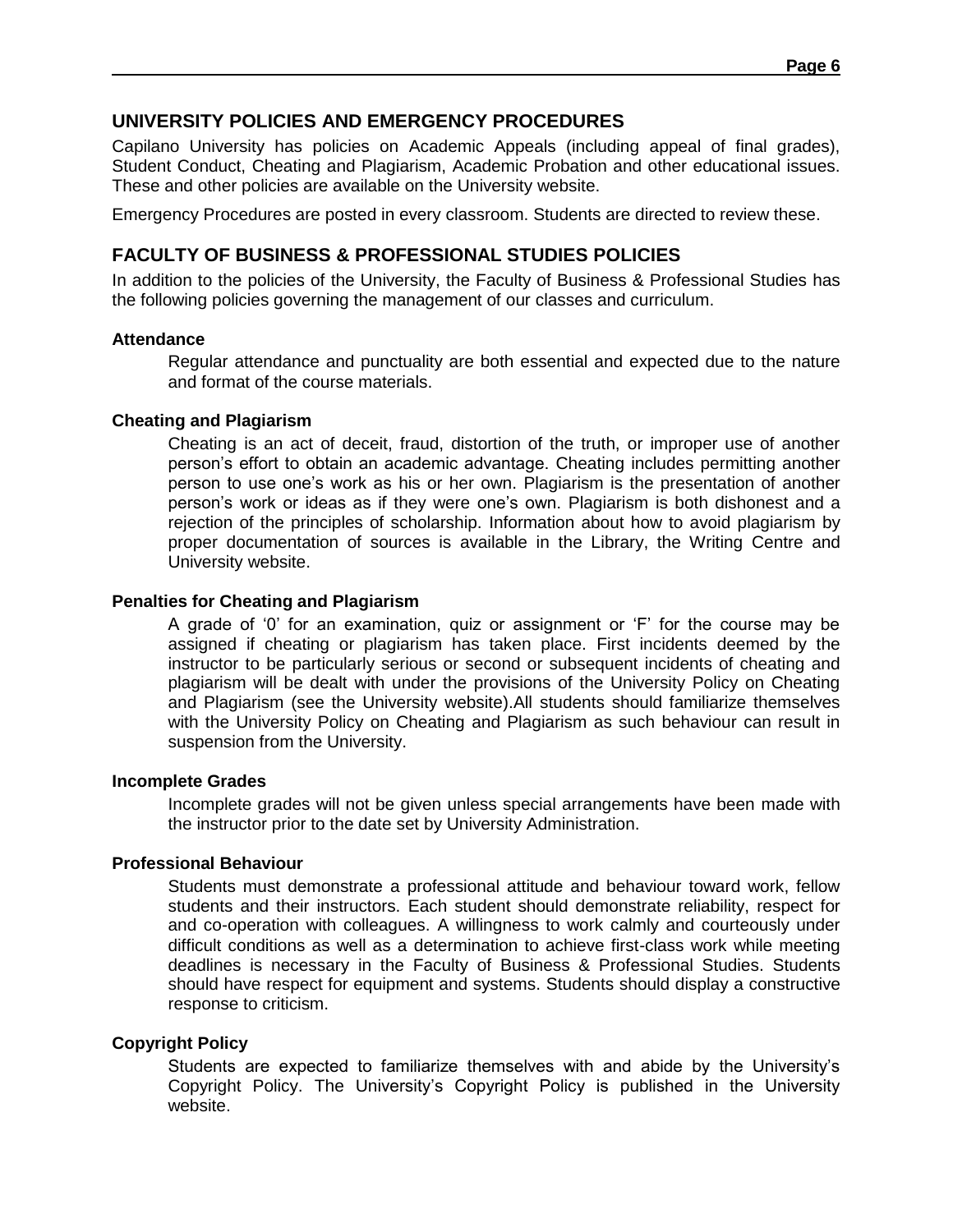# **SCHOOL OF LEGAL STUDIES POLICIES**

In addition to the University and Faculty of Business & Professional Studies policies, the School of Legal Studies has the following policies governing the management of our classes and curriculum.

### **Missed Exams and Quizzes**

Missed exams or quizzes will receive a grade of "0" unless PRIOR arrangements (wherever possible) are made with the instructor. Permission to make up an exam will only be given in extraordinary situations such as illness of the student or the death of a close family member. A doctor's certificate, or other proof supporting the reason for the absence, may be required.

## **English Usage**

All assignments are marked for correct English usage, proofreading and formatting.

# **PARALEGAL PROGRAM COURSE LEVEL POLICIES**

In addition to University, Faculty of Business & Professional Studies, and School of Legal Studies policies, the following policies govern the management of this Paralegal Program course and its curriculum.

## **Grading Profile**

| $A+$ | 90-100% | $B+$ | 77-79% | 67-69% | 50-59%    |
|------|---------|------|--------|--------|-----------|
| L    | 85-89%  | в    | 73-76% | 63-66% | $0 - 49%$ |
| A-   | 80-84%  | в-   | 70-72% | 60-62% |           |

## **Assignments**

Homework assignments are due at the *start of class* on the due date unless otherwise advised by your instructor. Late assignments will only be accepted if prior approval for a late submission date has been given by the instructor.

#### **Participation Grades**

If course participation is part of the evaluation profile, the grade is based on the student's participation in weekly classroom or online discussion forums. Both the frequency and the quality of the student's comments, questions and observations are important factors in determining course participation. The quality of participation is determined by, among other things, the relevance, insight and clarity of the remarks. Course participation is also determined by the student's willingness to work with other classmates in a productive, prompt and respectful manner.

## **In-Class Testing**

Please note that the use of electronic tools such as calculators and cell phones, or other resources such as written materials, is not allowed during tests, quizzes, and exams, unless expressly authorized by the instructor.

#### *Express additional clarification/expansion of departmental or course level policies may be provided at the discretion of the instructor.*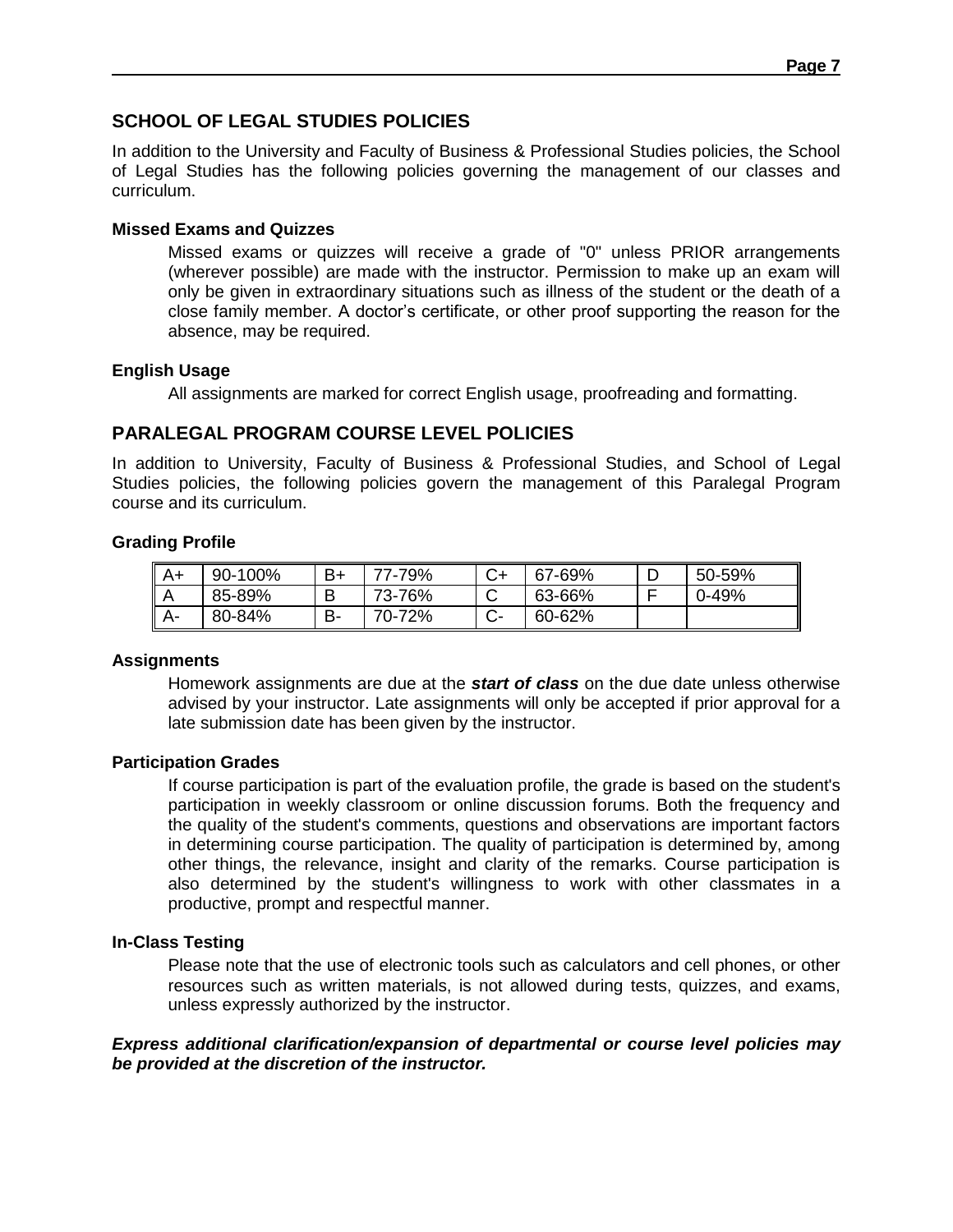

# **CAPILANO UNIVERSITY VISION, MISSION AND GOALS**

# **UNIVERSITY VISION**

Students are drawn to our dynamic and unique programs, passionate faculty, welcoming staff, and close-knit learning environment; graduates are independent learners, thinkers, and doers actively contributing to their communities.

# **UNIVERSITY MISSION STATEMENT**

We are a teaching-focused university offering a wide range of programs and services that enable students to succeed in their current studies, in their ongoing education, in their chosen careers, in their lifelong pursuit of knowledge, and in their contribution as responsible citizens in a rapidly changing and diverse global community.

# **UNIVERSITY GOALS**

Arising from the Mission statement, the Institutional Goals are broadly defined as the general areas of success that are desired for all students. From the Mission, the Institutional Goals are:

- Student success in ongoing education
- Student success in chosen career
- Student success in lifelong pursuit of knowledge
- Student success in contributing as responsible citizens in a rapidly changing and diverse global community

In order to support student success in these areas, the institution has identified seven broad learning outcomes for students in all programs.

#### These **institutional student learning outcomes** are:

- 1. Self-directed learning, awareness, and responsibility
- 2. Up-to-date information gathering and research skills
- 3. Communication skills
- 4. Quantitative reasoning ability
- 5. Group and social interaction skills
- 6. Creative, critical, and analytical thinking skills
- 7. Community/global consciousness and responsibility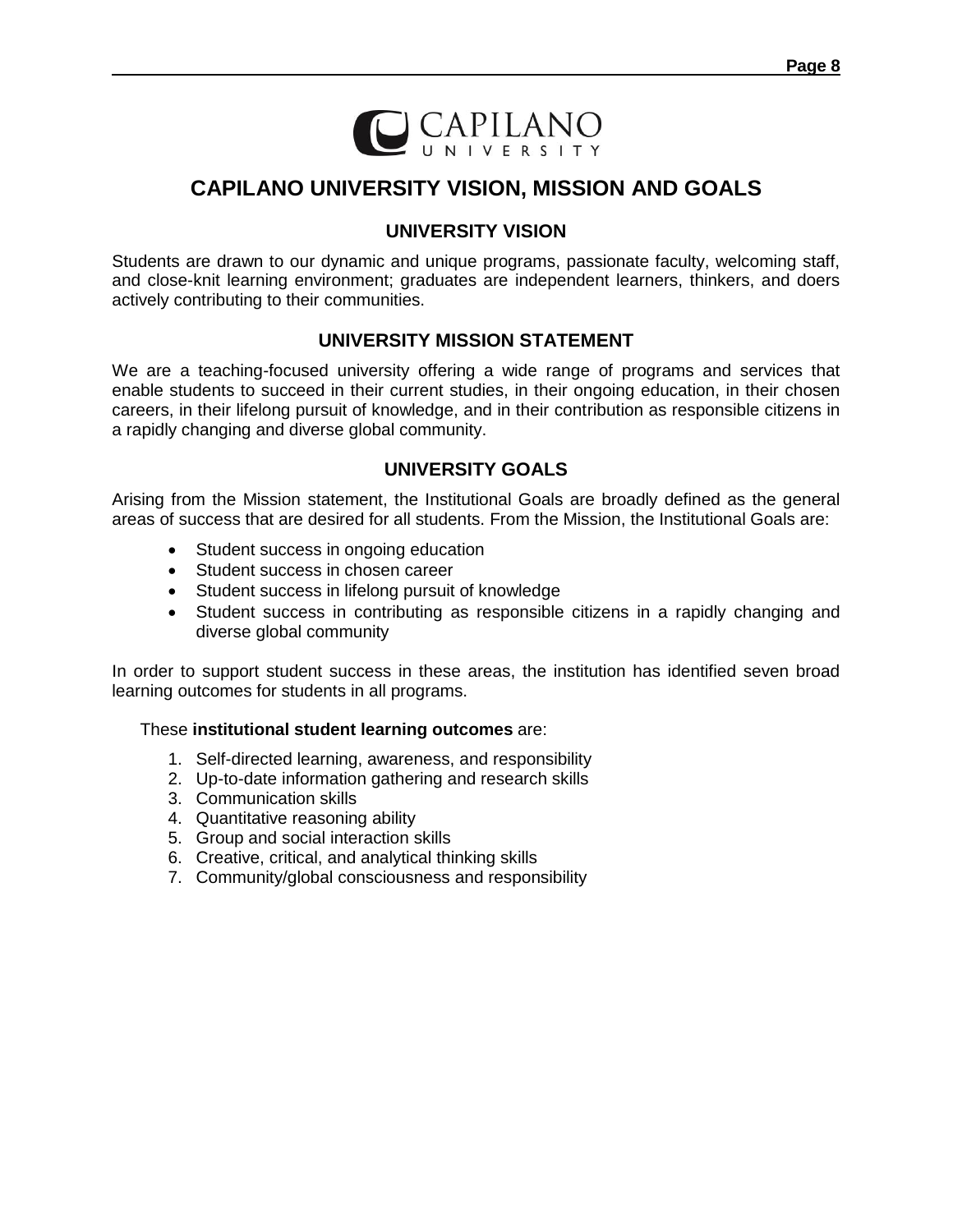

# **FACULTY OF BUSINESS & PROFESSIONAL STUDIES**

# **MISSION STATEMENT**

To provide students with the necessary skills and abilities to be immediately effective in their employment or further studies, and to possess a sound basis for future progression in their chosen career, in the lifelong pursuit of knowledge, and in their contribution as responsible citizens in a rapidly changing and diverse global community.

# **OUR COMMITMENT TO SKILLS AND ABILITIES**

The Faculty of Business& Professional Studies, through the delivery of this course, is committed to the development of skills so that students can perform the tasks of this discipline in an efficient and effective way.

In addition, through the delivery of all courses, the Faculty is committed to the development of core 'abilities' that will prepare students for future career progression in a chosen field. A well rounded graduate, in addition to being able to perform certain tasks, will have the following CAPabilities;

| <b>Description</b>                                                                                                                                                                                                                                                                                                                       |  |  |  |
|------------------------------------------------------------------------------------------------------------------------------------------------------------------------------------------------------------------------------------------------------------------------------------------------------------------------------------------|--|--|--|
| Selects, uses and integrates oral and written communication skills to<br>develop informative, explanatory and persuasive presentations to a<br>variety of audiences, demonstrating qualitative, quantitative and<br>technological literacy.                                                                                              |  |  |  |
| Brings a unique perspective to the analysis of organizational issues<br>through systematic thinking and the application and adaptation of<br>frameworks and tools that assist decision-making                                                                                                                                            |  |  |  |
| Uses appropriate interpersonal and group theory to deal with inter-<br>personal, team, stakeholder and professional situations to inform,<br>persuade and influence others.                                                                                                                                                              |  |  |  |
| Understands corporate social responsibility within organizational<br>contexts and the social role and impacts of organizations.<br>Integrates personal, professional and community values in a                                                                                                                                           |  |  |  |
| decision-making context as a member of an organization.<br>Works effectively with interdependence and diversity by framing<br>issues in the broader global context, understanding the social and<br>cultural roots of business, governments and other organizations and<br>by providing managerial support as part of a global strategy. |  |  |  |
|                                                                                                                                                                                                                                                                                                                                          |  |  |  |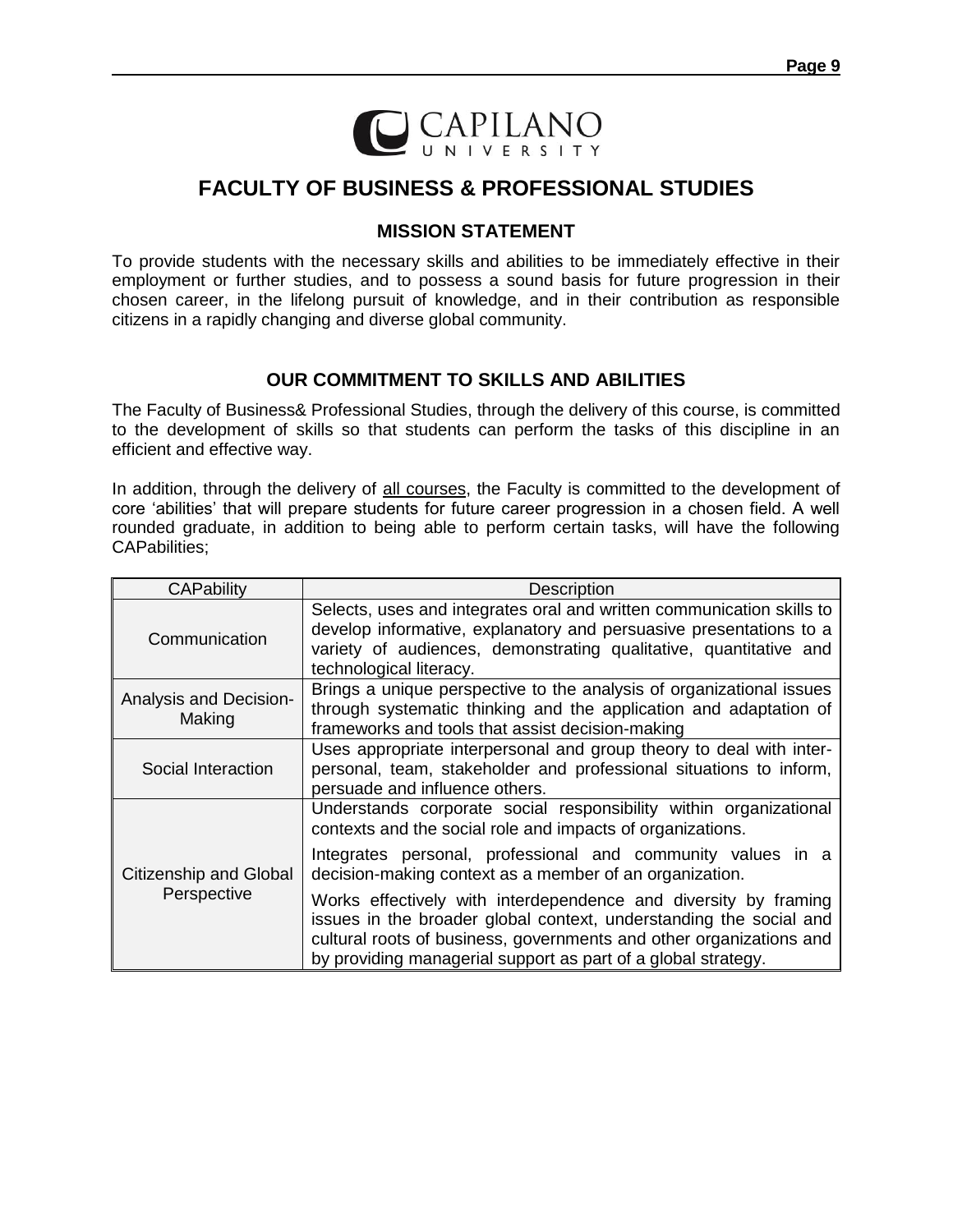# **OUR COMMITMENT TO ASSESSMENT AND CONSTRUCTIVE FEEDBACK**

The Faculty of Business & Professional Studies is committed to providing feedback that rewards excellence and motivates personal development. We use a mixture of personal, peer and professional assessment so that students have a diverse view of their progress in skills and abilities development. It is important to use feedback to enhance the quality of learning.

The assessment model is designed to give a fair reflection of the letter grade earned, as well as a road map for personal skill and ability development. For each skill and ability in the course students will be assessed as to the level of comprehension demonstrated. Grades are a function of how students have met course expectations as to those levels of comprehension.

|    | <b>KNOWLEDGE</b>               |                                                                                                             |  |  |  |  |  |
|----|--------------------------------|-------------------------------------------------------------------------------------------------------------|--|--|--|--|--|
|    | 1. Recognize                   | Be able to identify the components of a framework or tool.                                                  |  |  |  |  |  |
|    | 2. Define                      | Be able to describe the aspects of the components of the framework or tool.                                 |  |  |  |  |  |
|    | <b>APPLICATION</b>             |                                                                                                             |  |  |  |  |  |
|    | 3. Use                         | Be able to manipulate the framework or tool to cause a result.                                              |  |  |  |  |  |
|    | 4. Interpret<br><b>Results</b> | Be able to understand the result of the manipulation in a meaningful way.                                   |  |  |  |  |  |
|    | <b>JUDGMENT</b>                |                                                                                                             |  |  |  |  |  |
|    | 5. Situational                 | Be able to identify situations where the framework or tool should be applied,                               |  |  |  |  |  |
|    | <b>Use</b>                     | and then apply the framework or tool, including using the results effectively.                              |  |  |  |  |  |
| 6. | <b>Adaptation</b>              | Be able to creatively adapt the framework or tool such that its use will<br>maximized in a given situation. |  |  |  |  |  |

#### **SIX** *"***LEVELS" of comprehension**